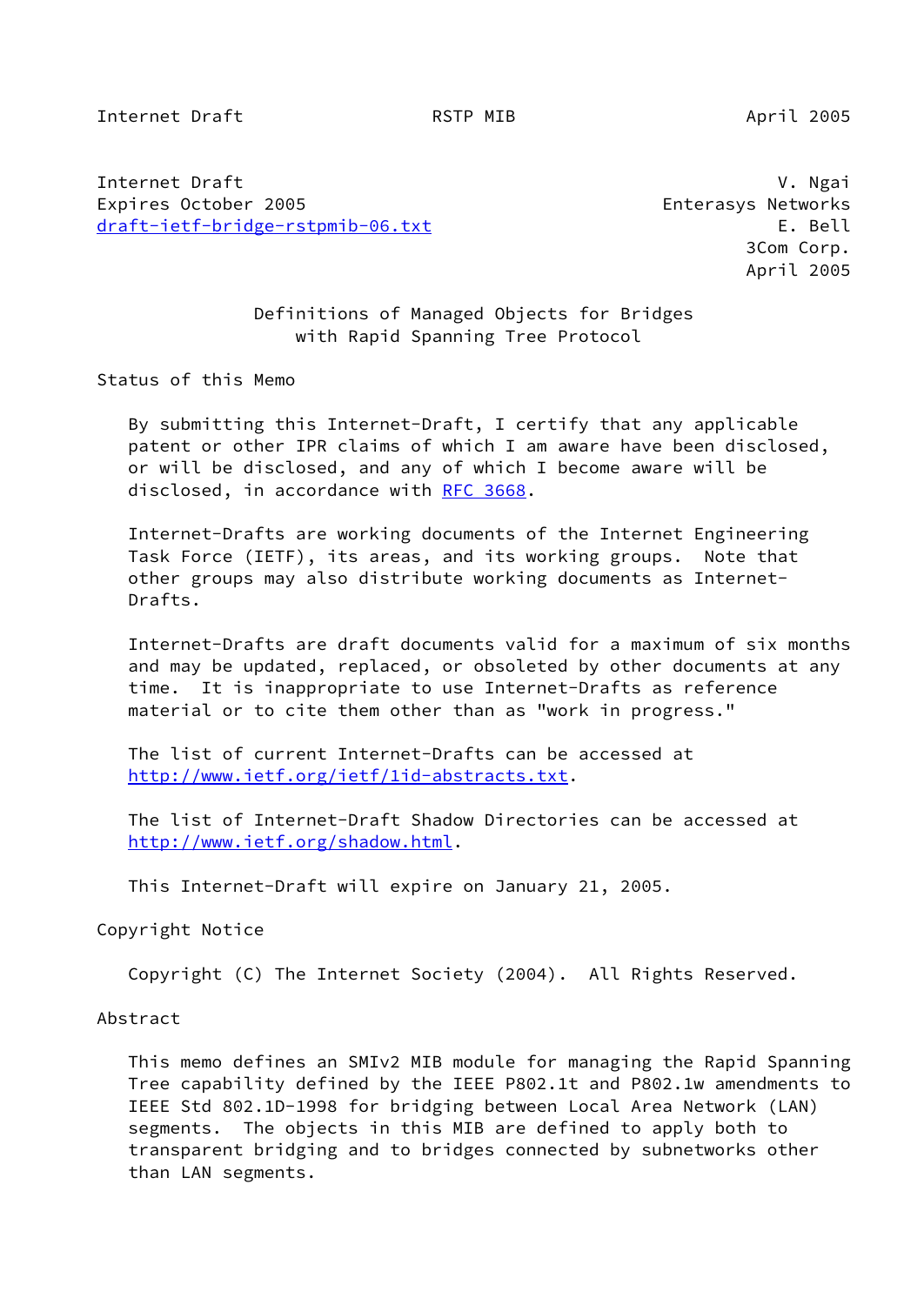$\overline{a}$ 

Internet Draft **April 2005** RSTP MIB April 2005

Table of Contents

| 1 The Internet-Standard Management Framework        | $\overline{3}$ |
|-----------------------------------------------------|----------------|
|                                                     | $\overline{3}$ |
| 3 Relationship to IEEE 802.1t and 802.1w amendments | $\overline{3}$ |
|                                                     | $\overline{4}$ |
|                                                     | $\overline{5}$ |
|                                                     | 11             |
|                                                     | 11             |
|                                                     | 11             |
|                                                     | 13             |
|                                                     | 14             |
|                                                     | 15             |
| Intellectual Property Statement                     | 16             |
|                                                     | 16             |
|                                                     | 16             |
|                                                     |                |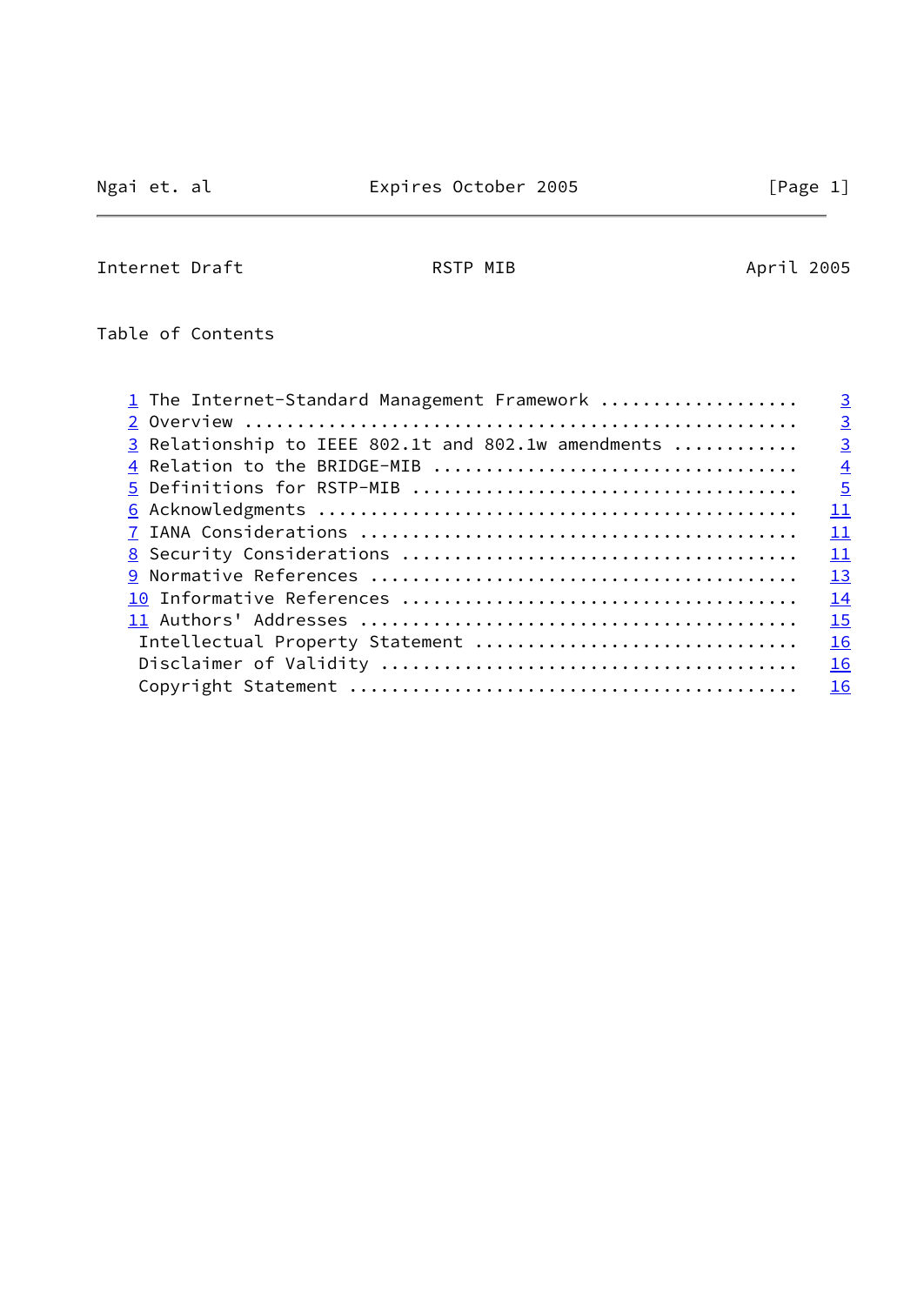Ngai et. al Expires October 2005 [Page 2]

<span id="page-2-1"></span>Internet Draft **RSTP MIB** April 2005

<span id="page-2-0"></span>[1](#page-2-0). The Internet-Standard Management Framework

 For a detailed overview of the documents that describe the current Internet-Standard Management Framework, please refer to [section](https://datatracker.ietf.org/doc/pdf/rfc3410#section-7) 7 of RFC 3410 [\[RFC3410](https://datatracker.ietf.org/doc/pdf/rfc3410)].

 Managed objects are accessed via a virtual information store, termed the Management Information Base or MIB. MIB objects are generally accessed through the Simple Network Management Protocol (SNMP). Objects in the MIB are defined using the mechanisms defined in the Structure of Management Information (SMI). This memo specifies a MIB module that is compliant to the SMIv2, which is described in STD 58, [RFC 2578](https://datatracker.ietf.org/doc/pdf/rfc2578) [\[RFC2578](https://datatracker.ietf.org/doc/pdf/rfc2578)], STD 58, [RFC 2579 \[RFC2579](https://datatracker.ietf.org/doc/pdf/rfc2579)] and STD 58, [RFC 2580](https://datatracker.ietf.org/doc/pdf/rfc2580) [\[RFC2580](https://datatracker.ietf.org/doc/pdf/rfc2580)].

<span id="page-2-2"></span>[2](#page-2-2). Overview

 This memo defines an SMIv2 MIB module for managing the Rapid Spanning Tree (RSTP) capability defined by the IEEE P[802.1t](#page-14-1) [802.1t] and P802.1w  $[802.1w]$  $[802.1w]$  amendments to IEEE Std 802.1D-1998  $[802.1D-1998]$  $[802.1D-1998]$  for bridging between Local Area Network (LAN) segments. The objects in this MIB are defined to apply both to transparent bridging and to bridges connected by subnetworks other than LAN segments.

<span id="page-2-3"></span>[3](#page-2-3). Relationship to IEEE 802.1t and 802.1w amendments

 This document defines managed object for the Rapid Spanning Tree Protocol defined by the IEEE P802.1t and IEEE P802.1w amendments to 802.1d-1998.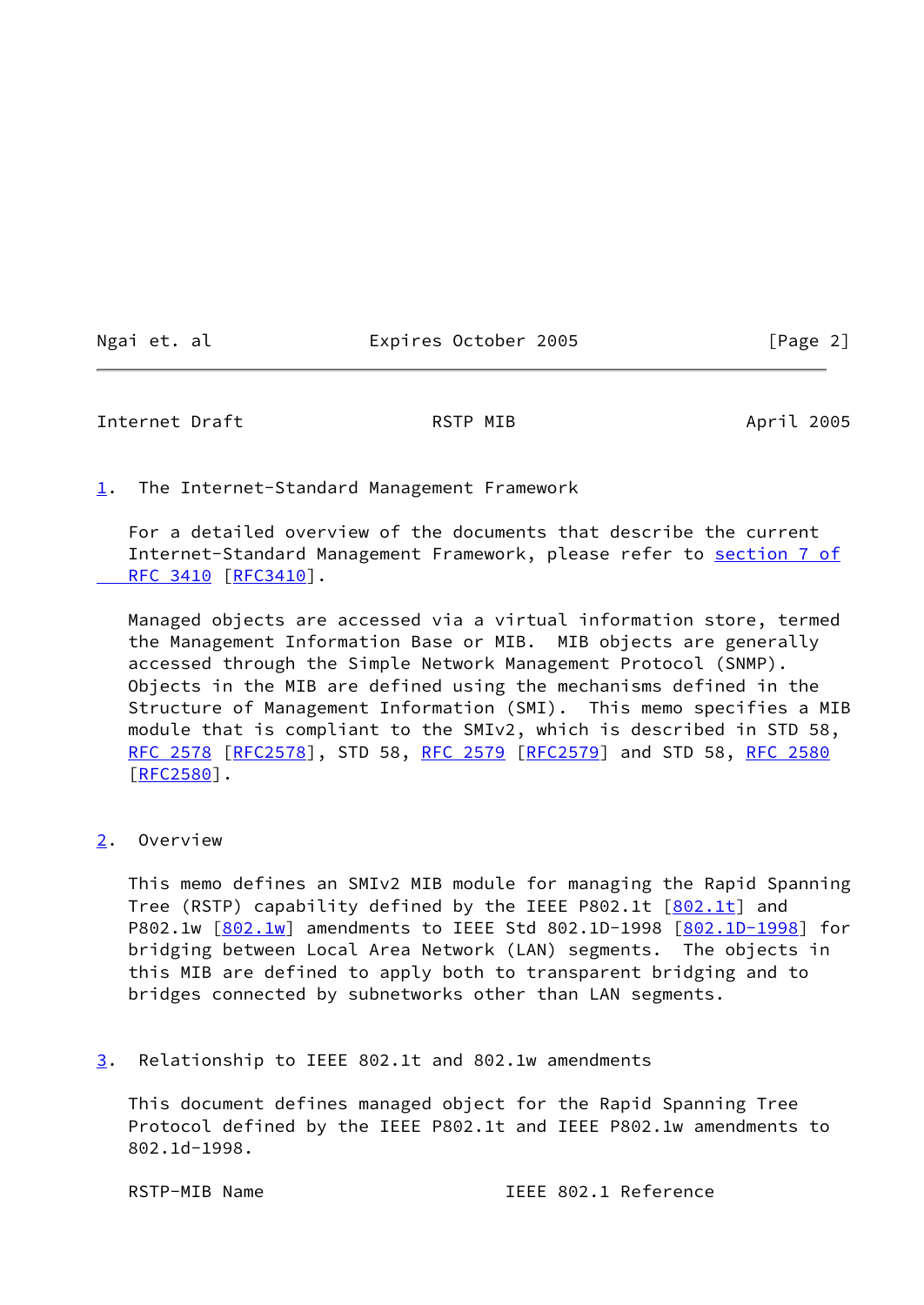| dot1dStp                                                           |       |                       |                            |
|--------------------------------------------------------------------|-------|-----------------------|----------------------------|
| dot1dStpVersion                                                    |       | $(w)$ 17.16.1         | ForceVersion               |
| dot1dStpTxHoldCount                                                |       | $(w)$ 17.16.6         | TxHoldCount                |
| dot1dStpExtPortTable                                               |       |                       |                            |
| dot1dStpPortProtocolMigration                                      |       | $(w)$ 17.18.10 mcheck |                            |
| dot1dStpPortAdminEdgePort                                          |       | $(t)$ 18.3.3          | adminEdgePort              |
| dot1dStpPortOperEdgePort                                           |       | $(t)$ 18.3.4          | operEdgePort               |
| dot1dStpPortAdminPointToPoint                                      |       | $(w)$ 6.4.3           | adminPointToPointMAC       |
| dot1dStpPortOperPointToPoint                                       |       | (w) 6.4.3             | operPointToPointMAC        |
| dot1dStpPortAdminPathCost                                          |       | $(D)$ 8.5.5.3         | Path Cost                  |
| Following are the references for the above objects in 802.1D-2004. |       |                       |                            |
| Ngai et. al<br>Expires October 2005                                |       |                       | [Page 3]                   |
| Internet Draft<br><b>RSTP MIB</b>                                  |       |                       | April 2005                 |
| RSTP-MIB Name                                                      |       |                       | IEEE 802.1D-2004 Reference |
| dot1dStp                                                           |       |                       |                            |
| dot1dStpVersion                                                    |       | 17.13.4 ForceVersion  |                            |
| dot1dStpTxHoldCount                                                |       | 17.13.12 TxHoldCount  |                            |
| dot1dStpExtPortTable                                               |       |                       |                            |
| dot1dStpPortProtocolMigration                                      |       | 17.19.13 mcheck       |                            |
| dot1dStpPortAdminEdgePort                                          |       |                       | 17.13.1 adminEdgePort      |
| dot1dStpPortOperEdgePort                                           |       | 17.19.17 operEdgePort |                            |
| dot1dStpPortAdminPointToPoint                                      |       | 6.4.3                 | adminPointToPointMAC       |
| dot1dStpPortOperPointToPoint<br>dot1dStpPortAdminPathCost          | 6.4.3 | 17.13.11 Path Cost    | operPointToPointMAC        |
|                                                                    |       |                       |                            |

<span id="page-3-1"></span><span id="page-3-0"></span>[4](#page-3-0). Relation to the BRIDGE-MIB

The Original BRIDGE-MIB [\[RFC1493](https://datatracker.ietf.org/doc/pdf/rfc1493)] has been updated in an SMIv2-compliant version [\[RFC1493bis\]](#page-14-4). Conformance statements have been added and some description and reference clauses have been updated. The interpretations of some objects were changed to accommodate IEEE 802.1t and 802.1w amendments.

 The object dot1dStpPortPathCost32 was added to support IEEE 802.1t, and the permissible values of dot1dStpPriority and dot1dStpPortPriority have been clarified for bridges supporting IEEE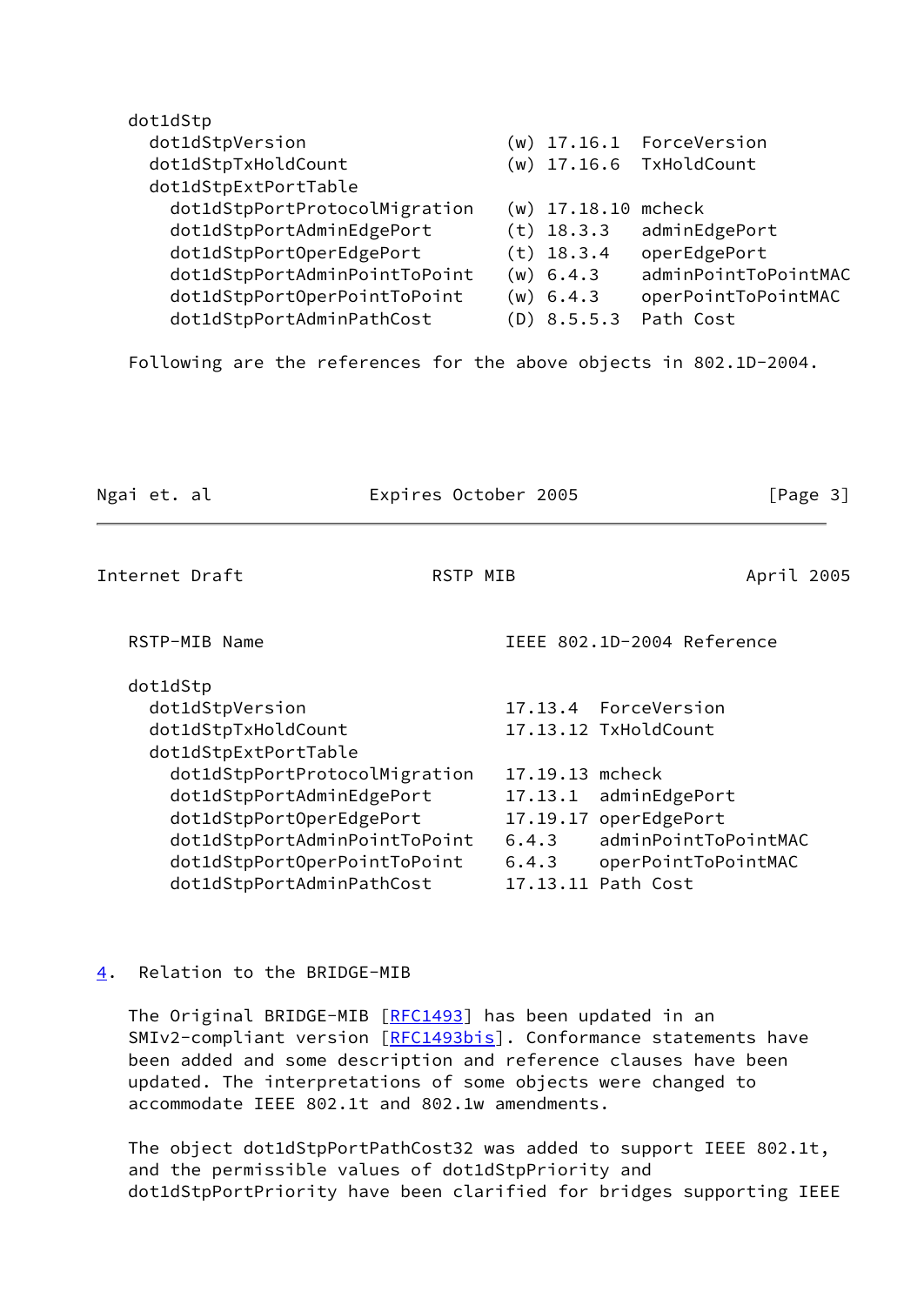802.1t or IEEE 802.1w. The interpretation of dot1dStpTimeSinceTopologyChange has been clarified for bridges supporting the RSTP.

See the updated BRIDGE-MIB [[RFC1493bis\]](#page-14-4) for details.

 The objects in the RSTP-MIB supplement those defined in the Bridge MIB [\[RFC1493bis\]](#page-14-4).

Ngai et. al  $\qquad \qquad$  Expires October 2005 [Page 4]

<span id="page-4-1"></span>Internet Draft **April 2005** RSTP MIB April 2005

<span id="page-4-0"></span>[5](#page-4-0). Definitions for RSTP-MIB

RSTP-MIB DEFINITIONS ::= BEGIN

-- -------------------------------------------------------------

-- MIB for IEEE 802.1w Rapid Spanning Tree Protocol

-- -------------------------------------------------------------

### IMPORTS

 MODULE-IDENTITY, OBJECT-TYPE, Integer32 FROM SNMPv2-SMI TruthValue FROM SNMPv2-TC MODULE-COMPLIANCE, OBJECT-GROUP FROM SNMPv2-CONF dot1dBridge, dot1dStp, dot1dStpPortEntry FROM BRIDGE-MIB;

rstpMIB MODULE-IDENTITY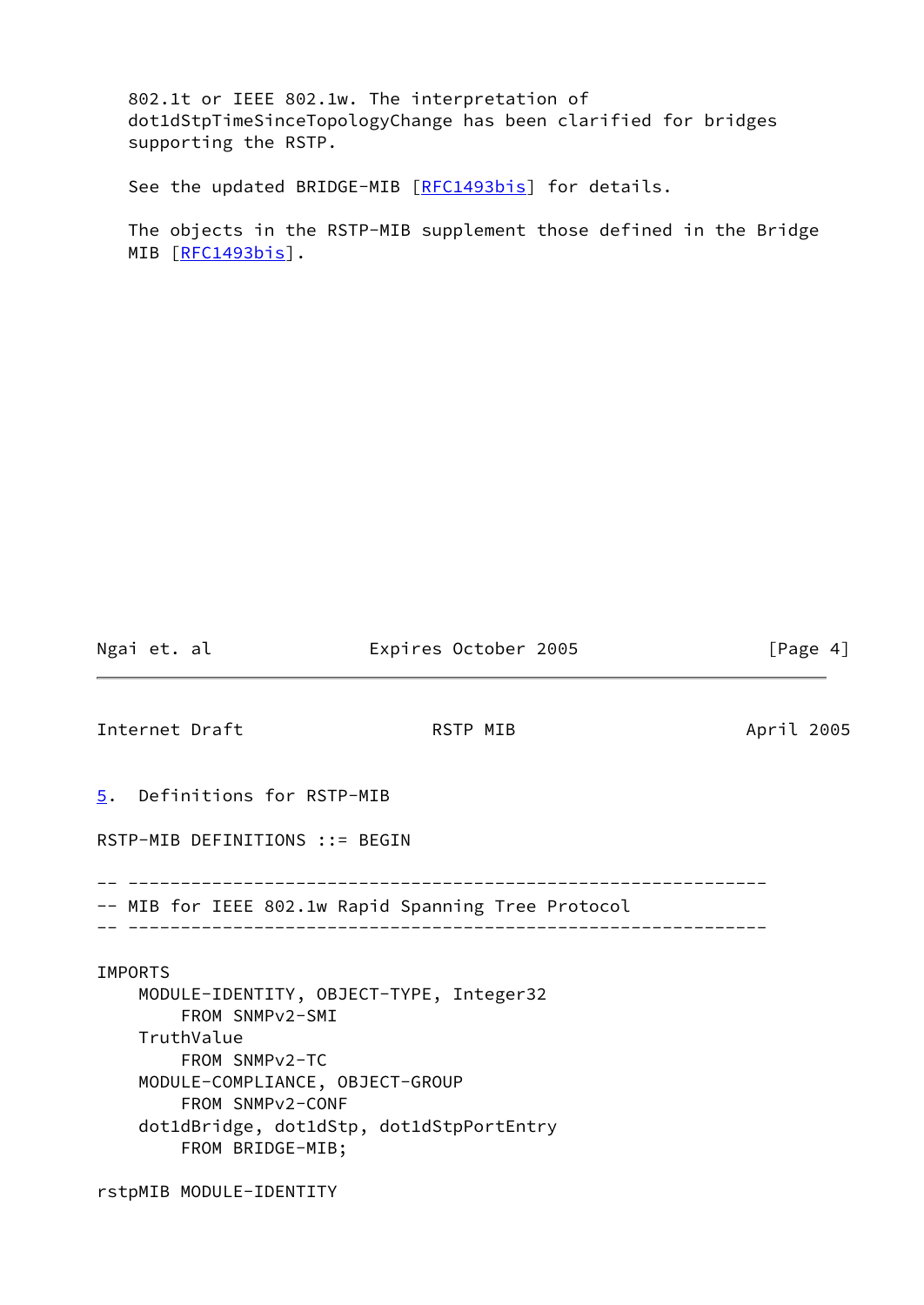LAST-UPDATED "200503190000Z" ORGANIZATION "IETF Bridge MIB Working Group" CONTACT-INFO "Email: Bridge-mib@ietf.org" DESCRIPTION "The Bridge MIB Extension module for managing devices that support the Rapid Spanning Tree Protocol defined by IEEE 802.1w." REVISION "200503190000Z" -- RFC Ed.: replace XXXX with RFC number and remove this note DESCRIPTION "Initial revision, published as part of RFC XXXX" -- RFC Ed.: replace xxxx with IANA-assigned number and -- remove this note ::=  $\{ \text{mib-2} \; x x x x \; \}$ -- ---------------------------------------------------------- -- -- subtrees in the RSTP-MIB -- ---------------------------------------------------------- - rstpNotifications OBJECT IDENTIFIER ::= { rstpMIB 0 } rstpObjects OBJECT IDENTIFIER ::= { rstpMIB 1 } rstpConformance OBJECT IDENTIFIER ::= { rstpMIB 2 } -- ------------------------------------------------------------- -- Addition to the dot1dStp group -- ------------------------------------------------------------- Ngai et. al **Expires October 2005** [Page 5] Internet Draft **RSTP MIB** April 2005 dot1dStpVersion OBJECT-TYPE SYNTAX INTEGER { stpCompatible(0), rstp(2) } MAX-ACCESS read-write STATUS current DESCRIPTION "The version of Spanning Tree Protocol the bridge is currently running. The value 'stpCompatible(0)' indicates the Spanning Tree Protocol specified in IEEE 802.1D-1998 and 'rstp(2)' indicates the Rapid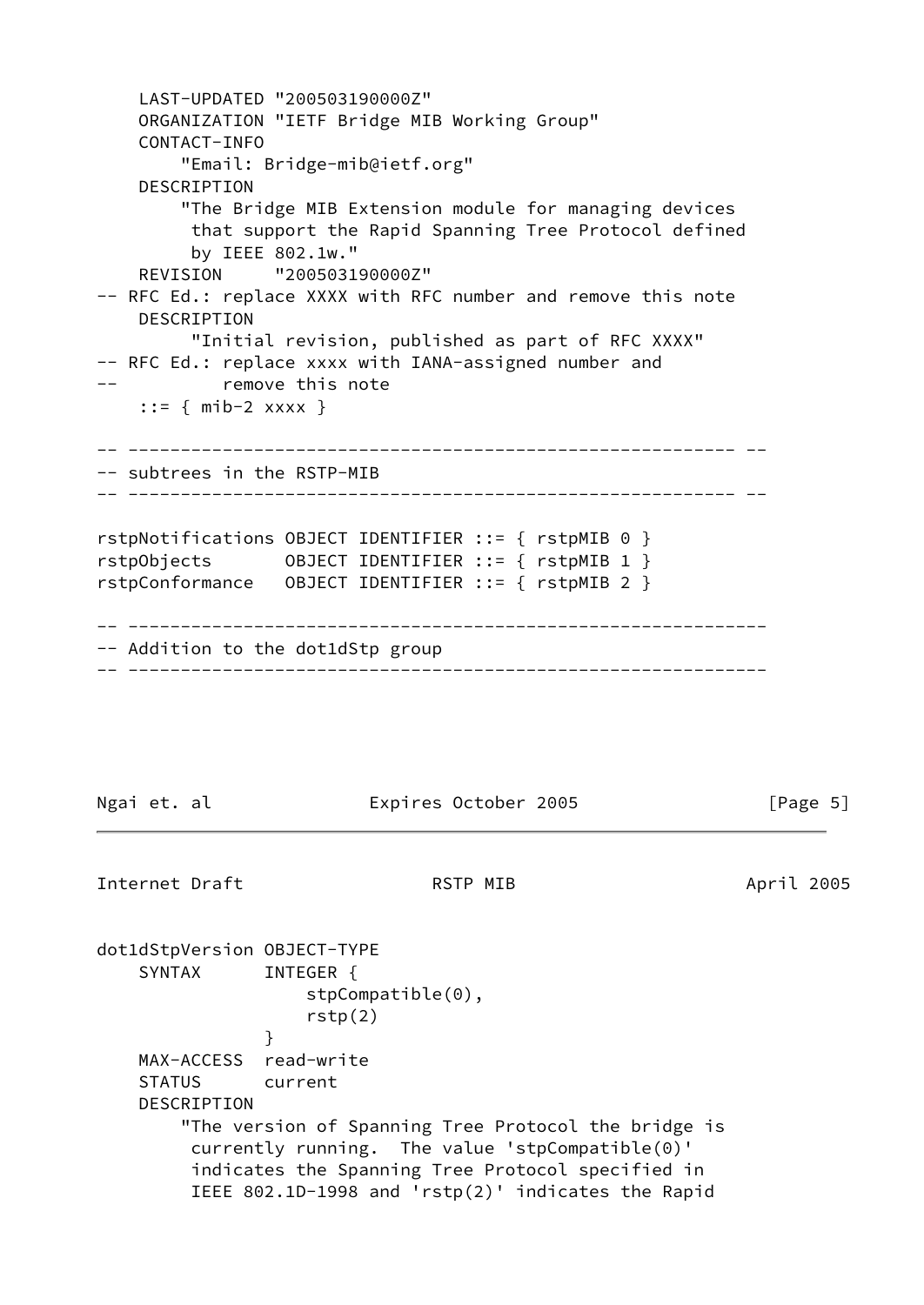```
 Spanning Tree Protocol specified in IEEE 802.1w and
         clause 17 of 802.1D-2004. New values may be defined
         as future versions of the protocol become available."
     REFERENCE
        "IEEE 802.1w clause 14.8.1, 17.12, 17.16.1"
     DEFVAL { rstp }
     ::= { dot1dStp 16 }
dot1dStpTxHoldCount OBJECT-TYPE
    SYNTAX Integer32 (1..10)
    MAX-ACCESS read-write
    STATUS current
    DESCRIPTION
        "The value used by the Port Transmit state machine to limit
         the maximum transmission rate."
   REFERENCE
        "IEEE 802.1w clause 17.16.6"
    DEFVAL { 3 }
     ::= { dot1dStp 17 }
--- { dot1dStp 18 } was used to represent dot1dStpPathCostDefault
-- in an internet-draft version of this MIB. It has since been
-- obsoleted, and should not be used.
-dot1dStpExtPortTable OBJECT-TYPE
    SYNTAX SEQUENCE OF Dot1dStpExtPortEntry
    MAX-ACCESS not-accessible
    STATUS current
    DESCRIPTION
        "A table that contains port-specific Rapid Spanning Tree
         information."
     ::= { dot1dStp 19 }
Ngai et. al                     Expires October 2005                   [Page 6]
Internet Draft April 2005 RSTP MIB April 2005
dot1dStpExtPortEntry OBJECT-TYPE
    SYNTAX Dot1dStpExtPortEntry
    MAX-ACCESS not-accessible
    STATUS current
    DESCRIPTION
```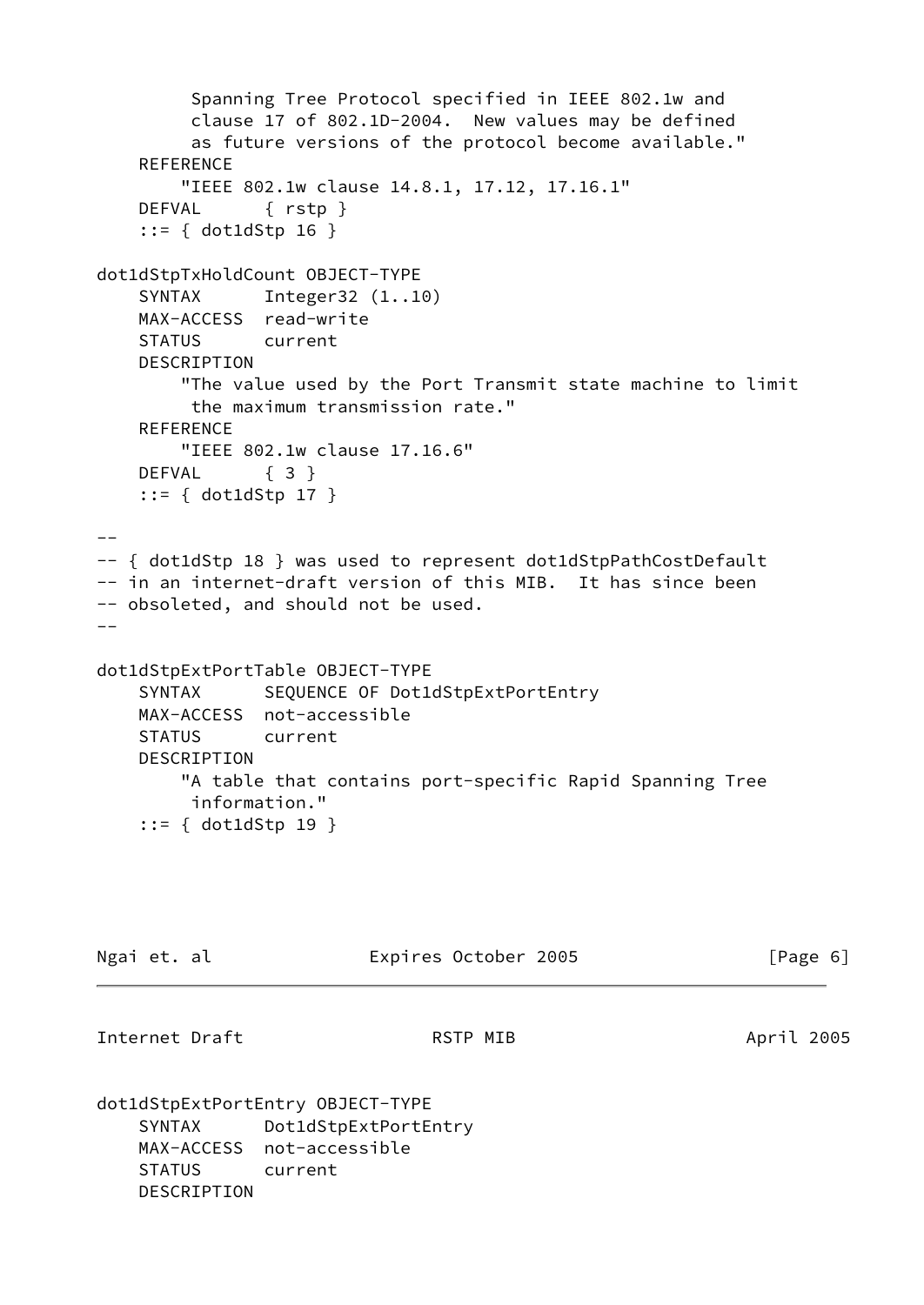```
 "A list of Rapid Spanning Tree information maintained by
          each port."
     AUGMENTS { dot1dStpPortEntry }
     ::= { dot1dStpExtPortTable 1 }
Dot1dStpExtPortEntry ::=
     SEQUENCE {
         dot1dStpPortProtocolMigration
             TruthValue,
         dot1dStpPortAdminEdgePort
             TruthValue,
         dot1dStpPortOperEdgePort
             TruthValue,
         dot1dStpPortAdminPointToPoint
             INTEGER,
         dot1dStpPortOperPointToPoint
             TruthValue,
         dot1dStpPortAdminPathCost
             Integer32
     }
dot1dStpPortProtocolMigration OBJECT-TYPE
     SYNTAX TruthValue
     MAX-ACCESS read-write
     STATUS current
     DESCRIPTION
         "When operating in RSTP (version 2) mode, writing TRUE(1)
          to this object forces this port to transmit RSTP BPDUs.
          Any other operation on this object has no effect and
          it always returns FALSE(2) when read."
     REFERENCE
         "IEEE 802.1w clause 14.8.2.4, 17.18.10, 17.26"
     ::= { dot1dStpExtPortEntry 1 }
dot1dStpPortAdminEdgePort OBJECT-TYPE
     SYNTAX TruthValue
     MAX-ACCESS read-write
     STATUS current
     DESCRIPTION
         "The administrative value of the Edge Port parameter. A
          value of TRUE(1) indicates that this port should be
```
Ngai et. al Expires October 2005 [Page 7]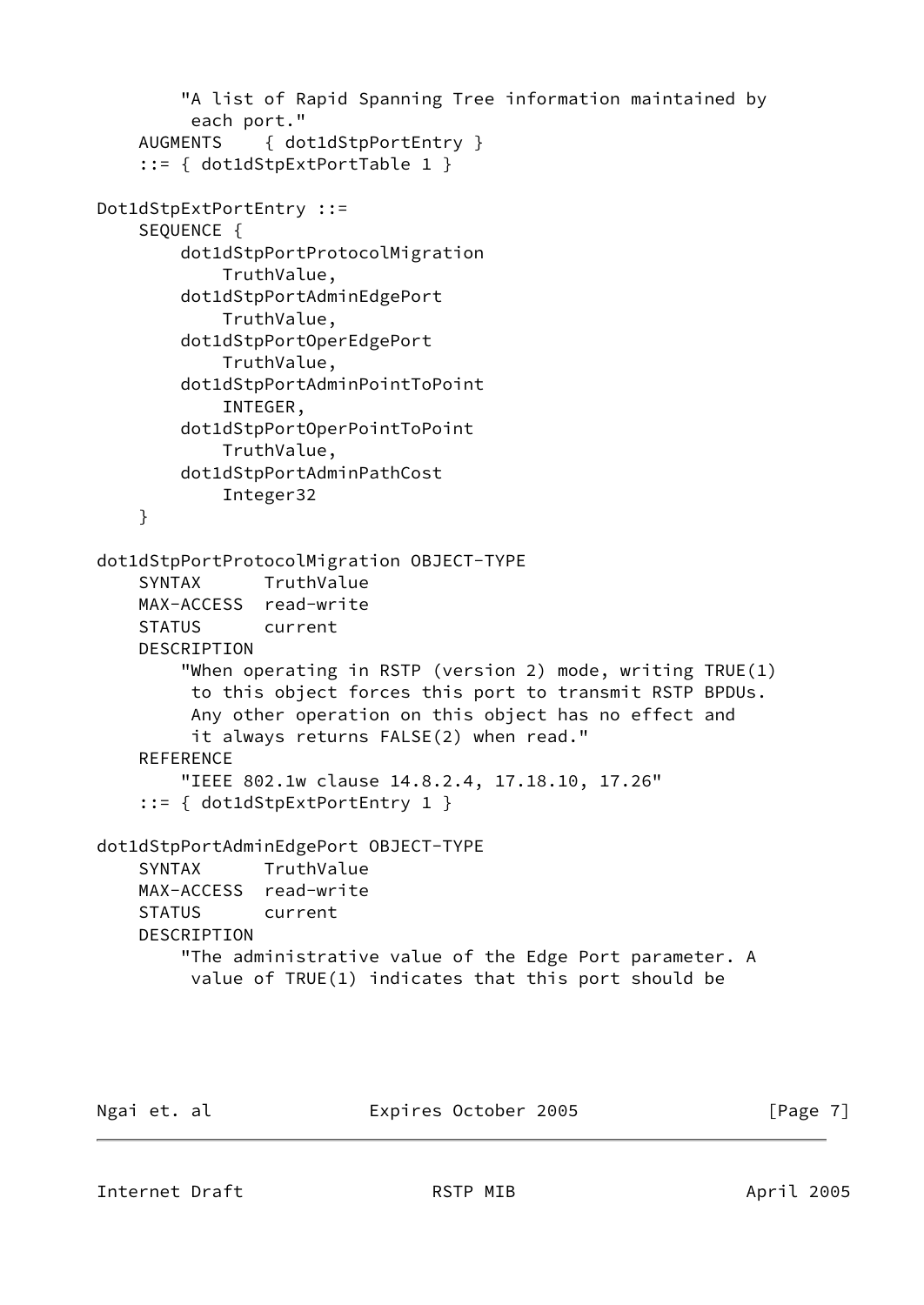```
 assumed as an edge-port and a value of FALSE(2) indicates
          that this port should be assumed as a non-edge-port.
          Setting this object will also cause the corresponding
          instance of dot1dStpPortOperEdgePort to change to the
          same value. Note that even when this object's value
          is true, the value of the corresponding instance of
          dot1dStpPortOperEdgePort can be false if a BPDU has
          been received."
     REFERENCE
         "IEEE 802.1t clause 14.8.2, 18.3.3"
     ::= { dot1dStpExtPortEntry 2 }
dot1dStpPortOperEdgePort OBJECT-TYPE
     SYNTAX TruthValue
     MAX-ACCESS read-only
     STATUS current
     DESCRIPTION
         "The operational value of the Edge Port parameter. The
          object is initialized to the value of the corresponding
          instance of dot1dStpPortAdminEdgePort. When the
          corresponding instance of dot1dStpPortAdminEdgePort is
          set, this object will be changed as well. This object
          will also be changed to FALSE on reception of a BPDU."
     REFERENCE
         "IEEE 802.1t clause 14.8.2, 18.3.4"
     ::= { dot1dStpExtPortEntry 3 }
dot1dStpPortAdminPointToPoint OBJECT-TYPE
    SYNTAX INTEGER {
                     forceTrue(0),
                     forceFalse(1),
                     auto(2)
 }
     MAX-ACCESS read-write
     STATUS current
     DESCRIPTION
         "The administrative point-to-point status of the LAN segment
          attached to this port. A value of forceTrue(0) indicates that
          this port should always be treated as if it is connected to
          a point-to-point link. A value of forceFalse(1) indicates
          that this port should be treated as having a shared media
          connection. A value of auto(2) indicates that this port is
          considered to have a point-to-point link if it is an Aggregator
          and all of its members are aggregatable, or if the MAC entity
          is configured for full duplex operation, either through
          auto-negotiation or by management means."
```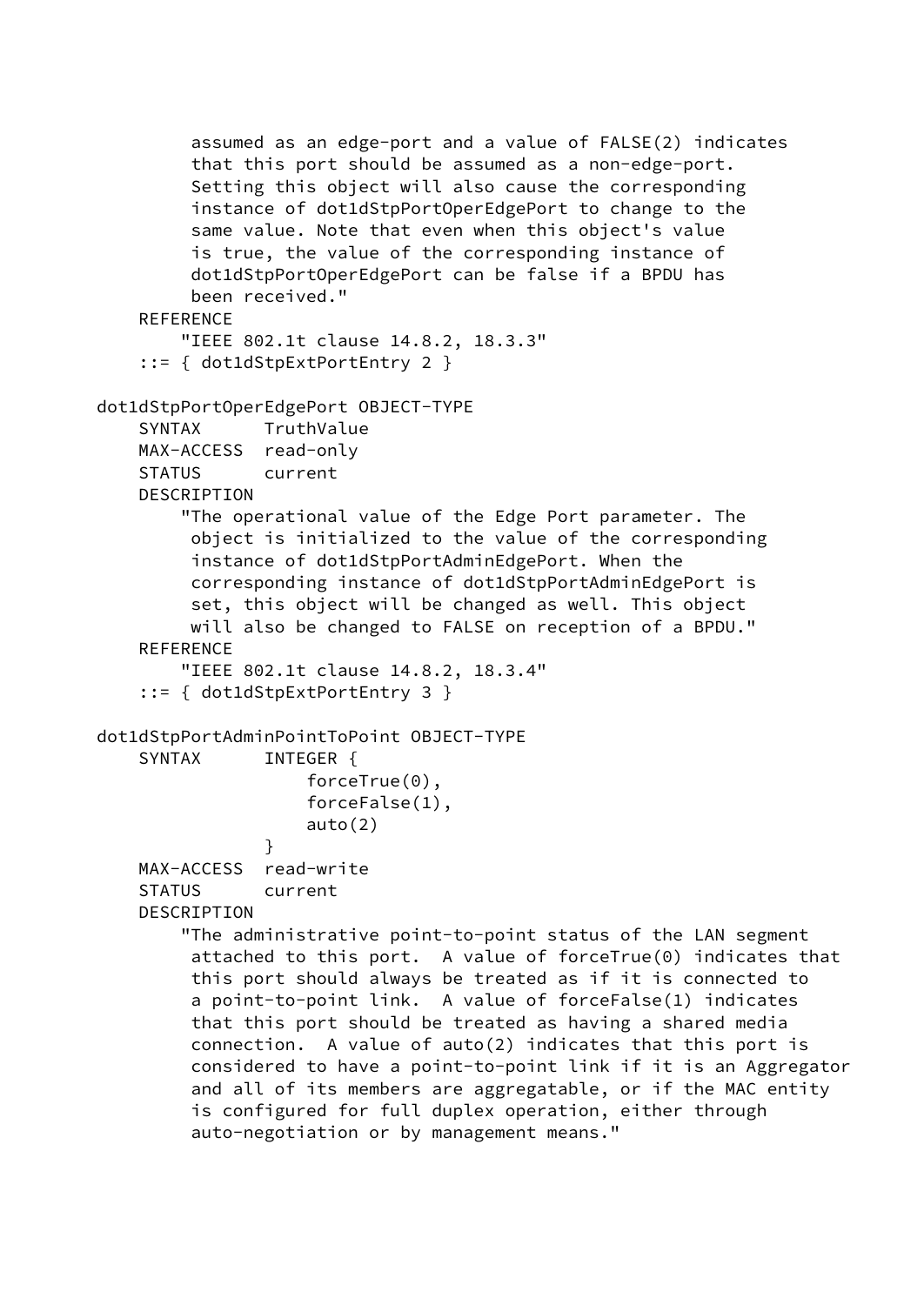```
Internet Draft April 2005 RSTP MIB April 2005
   REFERENCE
        "IEEE 802.1w clause 6.4.3, 6.5, 14.8.2"
    ::= { dot1dStpExtPortEntry 4 }
dot1dStpPortOperPointToPoint OBJECT-TYPE
     SYNTAX TruthValue
     MAX-ACCESS read-only
     STATUS current
     DESCRIPTION
         "The operational point-to-point status of the LAN segment
          attached to this port. It indicates whether a port is
          considered to have a point-to-point connection or not.
          The value is determined by management or by auto-detection,
          as described in the dot1dStpPortAdminPointToPoint object."
     REFERENCE
         "IEEE 802.1w clause 6.4.3, 6.5, 14.8.2"
     ::= { dot1dStpExtPortEntry 5 }
dot1dStpPortAdminPathCost OBJECT-TYPE
     SYNTAX Integer32 (0..200000000)
     MAX-ACCESS read-write
     STATUS current
     DESCRIPTION
         "The administratively assigned value for the contribution
          of this port to the path cost of paths towards the spanning
          tree root.
         Writing a value of '0' assigns the automatically calculated
          default Path Cost value to the port. If the default Path
          Cost is being used, this object returns '0' when read.
          This complements the object dot1dStpPortPathCost or
          dot1dStpPortPathCost32, which returns the operational value
          of the path cost."
     REFERENCE
         "IEEE 802.1D-1998: Section 8.5.5.3"
     ::= { dot1dStpExtPortEntry 6 }
 -- -------------------------------------------------------------
-- rstpMIB - Conformance Information
-- -------------------------------------------------------------
```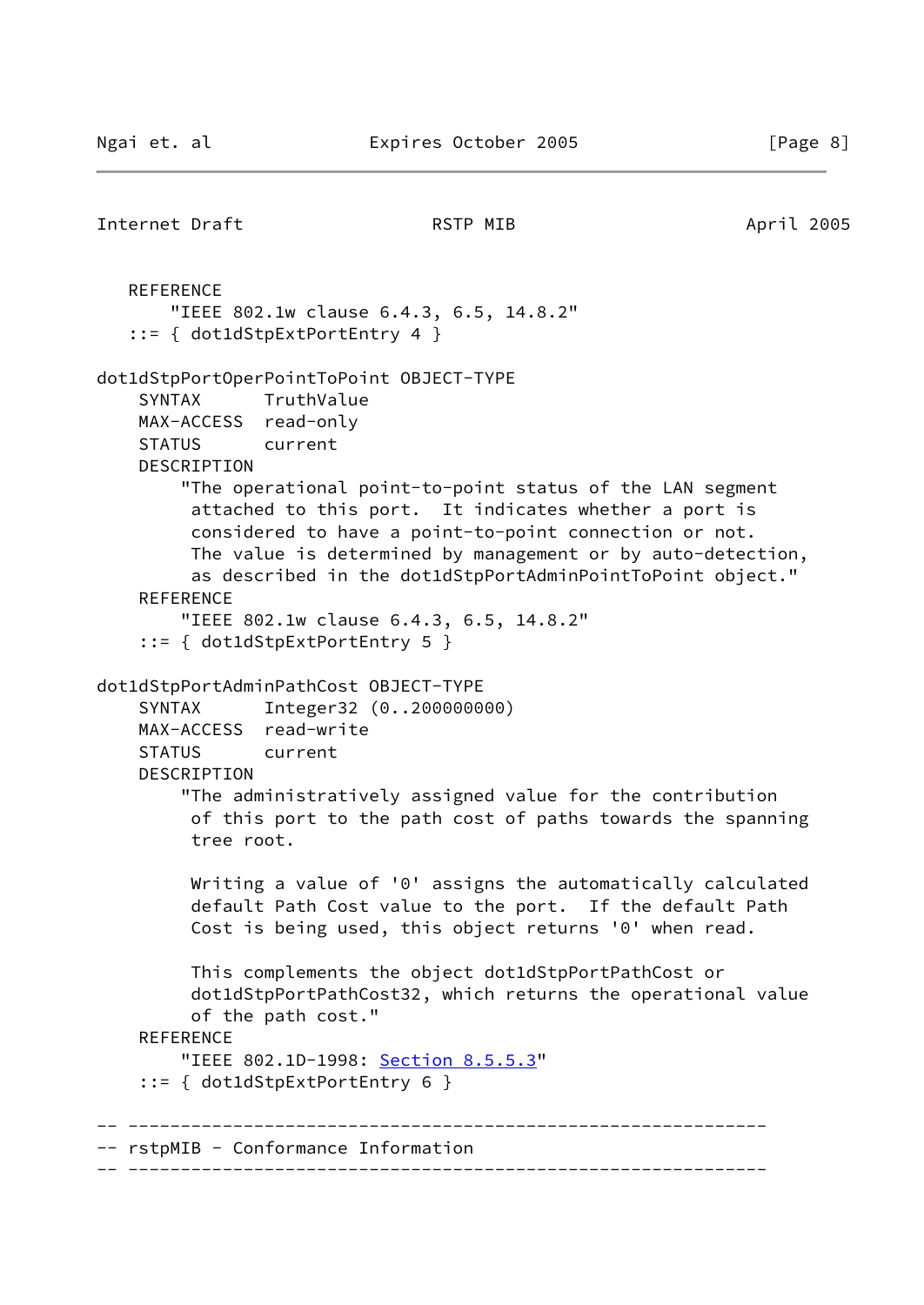```
rstpGroups OBJECT IDENTIFIER ::= { rstpConformance 1 }
```
rstpCompliances OBJECT IDENTIFIER ::= { rstpConformance 2 }

```
Ngai et. al Expires October 2005 [Page 9]
Internet Draft RSTP MIB April 2005
 -- -------------------------------------------------------------
-- Units of conformance
-- -------------------------------------------------------------
rstpBridgeGroup OBJECT-GROUP
    OBJECTS {
        dot1dStpVersion,
        dot1dStpTxHoldCount
    }
    STATUS current
    DESCRIPTION
        "Rapid Spanning Tree information for the bridge."
     ::= { rstpGroups 1 }
rstpPortGroup OBJECT-GROUP
    OBJECTS {
        dot1dStpPortProtocolMigration,
        dot1dStpPortAdminEdgePort,
        dot1dStpPortOperEdgePort,
        dot1dStpPortAdminPointToPoint,
        dot1dStpPortOperPointToPoint,
        dot1dStpPortAdminPathCost
    }
    STATUS current
    DESCRIPTION
        "Rapid Spanning Tree information for individual ports."
    ::= { rstpGroups 2 }
-- -------------------------------------------------------------
-- Compliance statements
-- -------------------------------------------------------------
rstpCompliance MODULE-COMPLIANCE
    STATUS current
    DESCRIPTION
```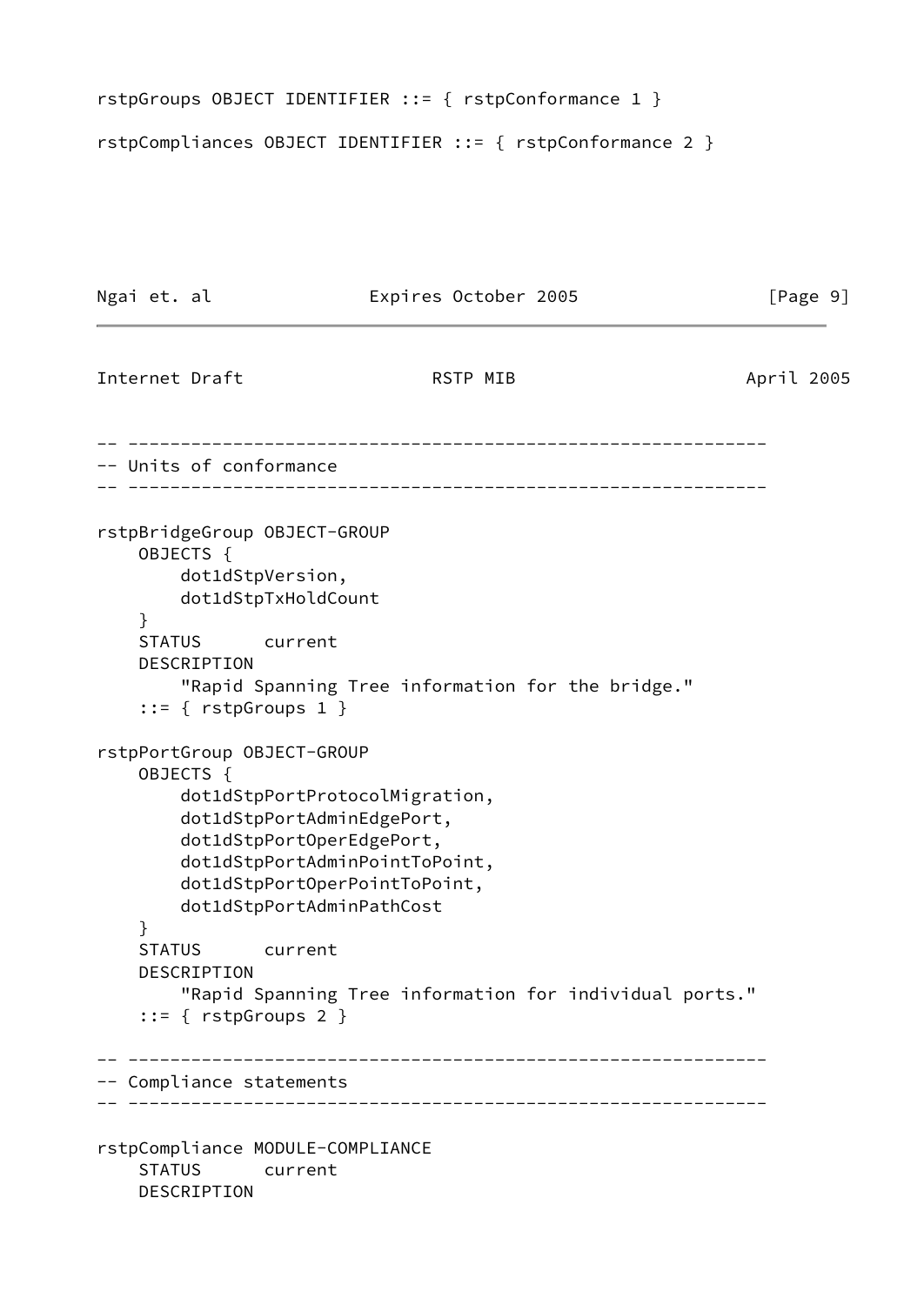```
 "The compliance statement for device support of Rapid
         Spanning Tree Protocol (RSTP) bridging services."
    MODULE
        MANDATORY-GROUPS {
             rstpBridgeGroup,
             rstpPortGroup
 }
     ::= { rstpCompliances 1 }
```
### **FND**

| Ngai et. al |  | Expires October 2005 | [Page 10] |  |
|-------------|--|----------------------|-----------|--|
|             |  |                      |           |  |

<span id="page-11-1"></span>Internet Draft **April 2005** RSTP MIB April 2005

<span id="page-11-0"></span>[6](#page-11-0). Acknowledgments

 This document was produced on behalf of the Bridge MIB Working Group in the Operations and Management area of the Internet Engineering Task Force.

 The authors wish to thank the members of the Bridge MIB Working Group, especially Alex Ruzin, for their comments and suggestions which improved this effort.

<span id="page-11-2"></span>[7](#page-11-2). IANA Considerations

This document requires an OID assignment to be made by IANA:

| Descriptor | OBJECT IDENTIFIER value |
|------------|-------------------------|
|            |                         |
| rstpMIB    | $\{$ mib-2 xxxx $\}$    |

### <span id="page-11-3"></span>[8](#page-11-3). Security Considerations

 There are a number of management objects defined in this MIB that have a MAX-ACCESS clause of read-write and/or read-create. Such objects may be considered sensitive or vulnerable in some network environments. The support for SET operations in a non-secure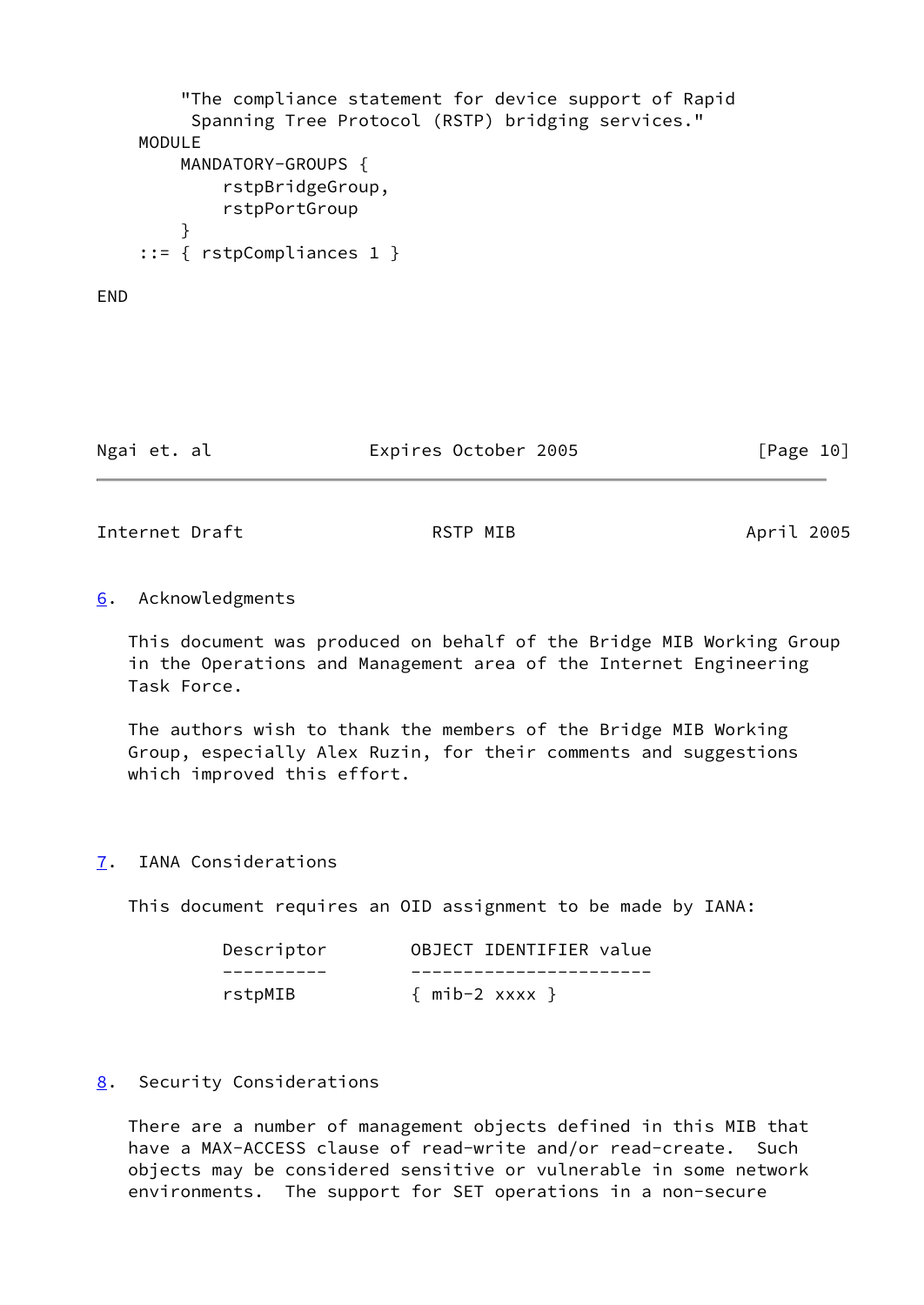environment without proper protection can have a negative effect on network operations.

 Writable objects that could be misused to cause network delays and spanning tree instabilities include dot1dStpVersion, dot1dStpTxHoldCount, dot1dStpPortProtocolMigration, dot1dStpPortAdminEdgePort, and dot1dStpPortAdminPathCost.

 The object dot1dStpVersion could be read by an attacker to identify environments containing applications or protocols which are potentially sensitive to RSTP mode.

 The object dot1dStpPortAdminPointToPoint could be used to mislead an access control protocol, such as 802.1x, to believe that only one other system is attached to a LAN segment and to enable network access based on that assumption. This situation could permit potential man-in-the-middle attacks.

Ngai et. al Expires October 2005 [Page 11]

Internet Draft **RSTP MIB** April 2005

 SNMPv1 by itself is not a secure environment. Even if the network itself is secure (for example by using IPSec), even then, there is no control as to who on the secure network is allowed to access and GET/SET (read/change/create/delete) the objects in this MIB.

 It is recommended that the implementers consider the security features as provided by the SNMPv3 framework. Specifically, the use of the User-based Security Model [USM] and the View-based Access Control Model [VACM] is recommended.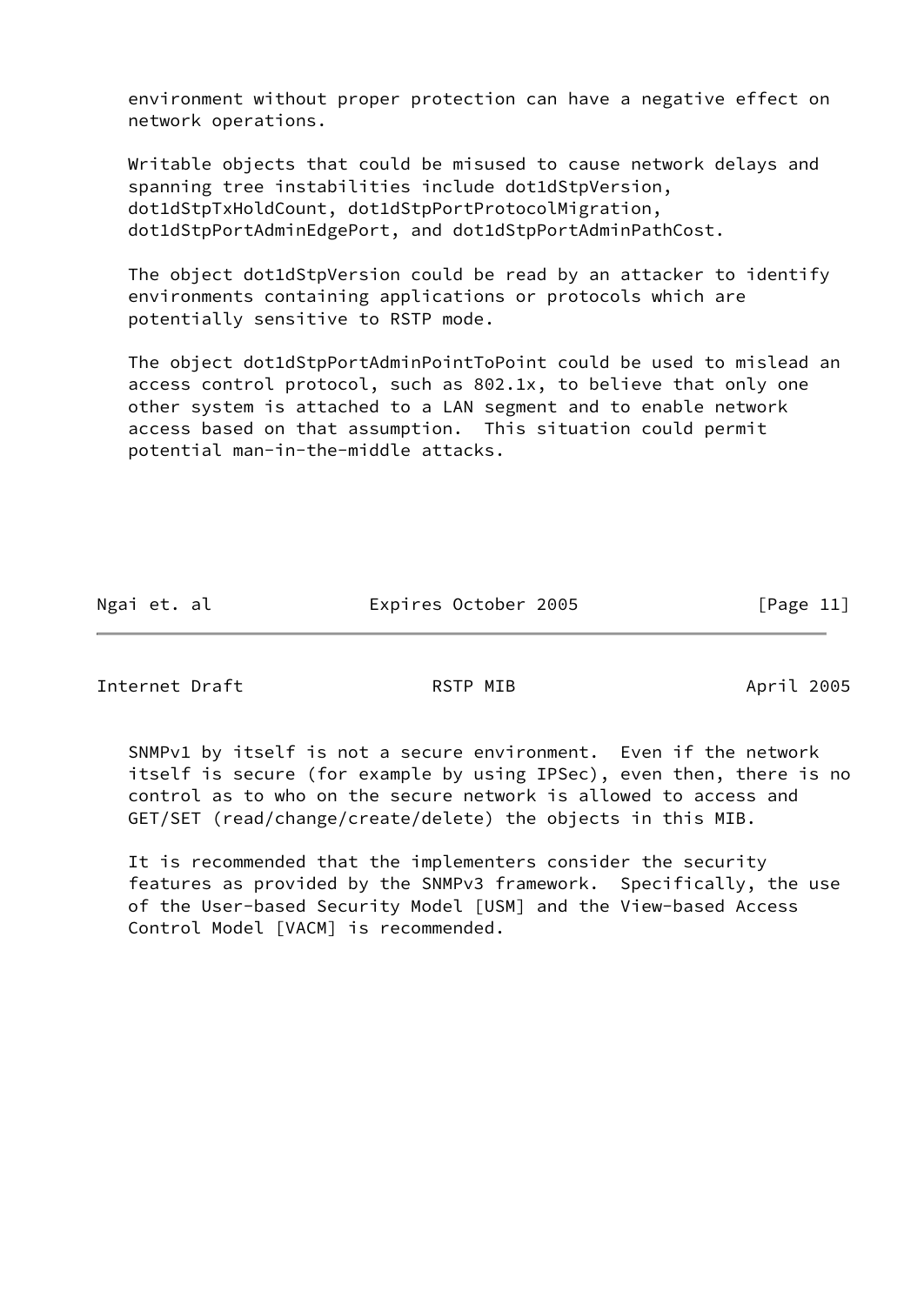| Ngai et. al | Expires October 2005 | [Page 12] |
|-------------|----------------------|-----------|
|             |                      |           |

<span id="page-13-1"></span>Internet Draft **April 2005** RSTP MIB April 2005

<span id="page-13-0"></span>[9](#page-13-0). Normative References

- [RFC2578] McCloghrie, K., Perkins, D., Schoenwaelder, J., Case, J., Rose, M., and S. Waldbusser, "Structure of Management Information Version 2 (SMIv2)", STD 58, [RFC 2578](https://datatracker.ietf.org/doc/pdf/rfc2578), April 1999.
- [RFC2579] McCloghrie, K., Perkins, D., Schoenwaelder, J., Case, J., Rose, M., and S. Waldbusser, "Textual Conventions for SMIv2", STD 58, [RFC 2579](https://datatracker.ietf.org/doc/pdf/rfc2579), April 1999.
- [RFC2580] McCloghrie, K., Perkins, D., Schoenwaelder, J., Case, J., Rose, M., and S. Waldbusser, "Conformance Statements for SMIv2", STD 58, [RFC 2580](https://datatracker.ietf.org/doc/pdf/rfc2580), April 1999.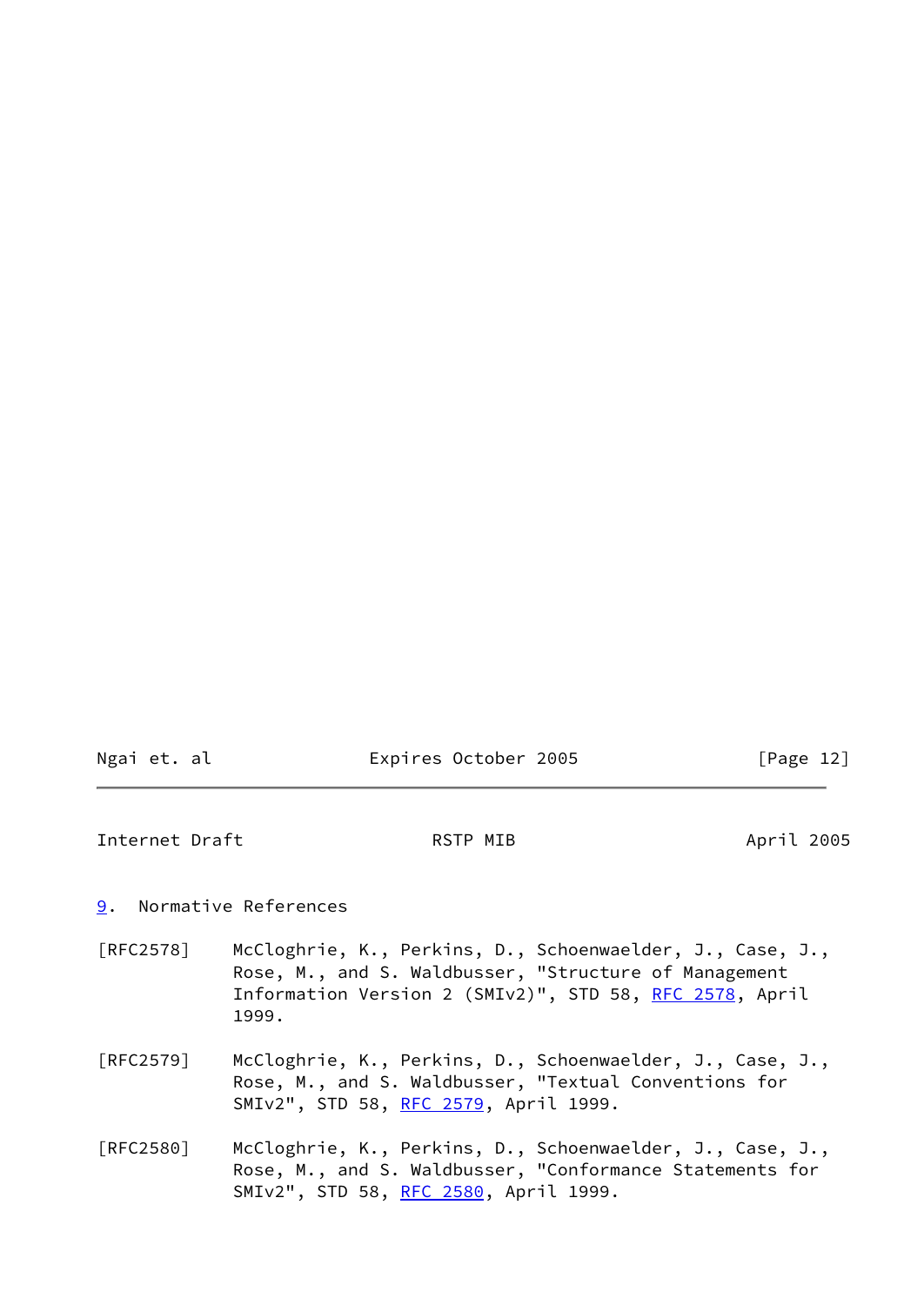- [RFC2674] Bell, E., Smith, A., Langille, P., Rijhsinghani, A. and McCloghrie, "Definitions of Managed Objects for Bridges with Traffic Classes, Multicast Filtering and Virtual LAN Extensions", [RFC 2674,](https://datatracker.ietf.org/doc/pdf/rfc2674) August 1999.
- <span id="page-14-3"></span>[802.1D-1998] "Information technology - Telecommunications and information exchange between systems - Local and metropolitan area networks - Common specifications - Part 3: Media Access Control (MAC) Bridges: Revision. This is a revision of ISO/IEC 10038: 1993, 802.1j-1992 and 802.6k-1992. It incorporates P802.11c, P802.1p and P802.12e." ISO/IEC 15802-3: 1998.
- [802.1D-2004] IEEE Project 802 Local and Metropolitan Area Networks, "IEEE Standard 802.1D-2004 MAC Bridges", 2004.
- [RFC1493] Decker, E., Langille, P., Rijsinghani, A. and K. McCloghrie, "Definitions of Managed Objects for Bridges", [RFC 1493](https://datatracker.ietf.org/doc/pdf/rfc1493), July 1993.
- <span id="page-14-4"></span>[RFC1493bis] Bell, E. and Norseth, K., "Definitions of Managed Objects for Bridges", [draft-ietf-bridge-bridgemib-smiv2-10.txt](https://datatracker.ietf.org/doc/pdf/draft-ietf-bridge-bridgemib-smiv2-10.txt), February 2005. NOTE TO RFC EDITOR: Replace the above ID reference with the appropriate RFC.
- <span id="page-14-1"></span>[802.1t] IEEE 802.1t-2001, "(Amendment to IEEE Standard 802.1D) IEEE Standard for Information technology - Telecommunications and information exchange between systems - Local and metropolitan area networks - Common specifications - Part 3: Media Access Control (MAC) Bridges: Technical and Editorial Corrections".

| Ngai et. al | Expires October 2005 | [Page 13] |
|-------------|----------------------|-----------|
|             |                      |           |

<span id="page-14-0"></span>Internet Draft **April 2005** RSTP MIB April 2005

<span id="page-14-2"></span>[802.1w] IEEE 802.1w-2001, "(Amendment to IEEE Standard 802.1D) IEEE Standard for Information technology--Telecommunications and information exchange between systems--Local and metropolitan area networks--Common Specifications--Part 3: Media Access Control (MAC) Bridges: Rapid Reconfiguation".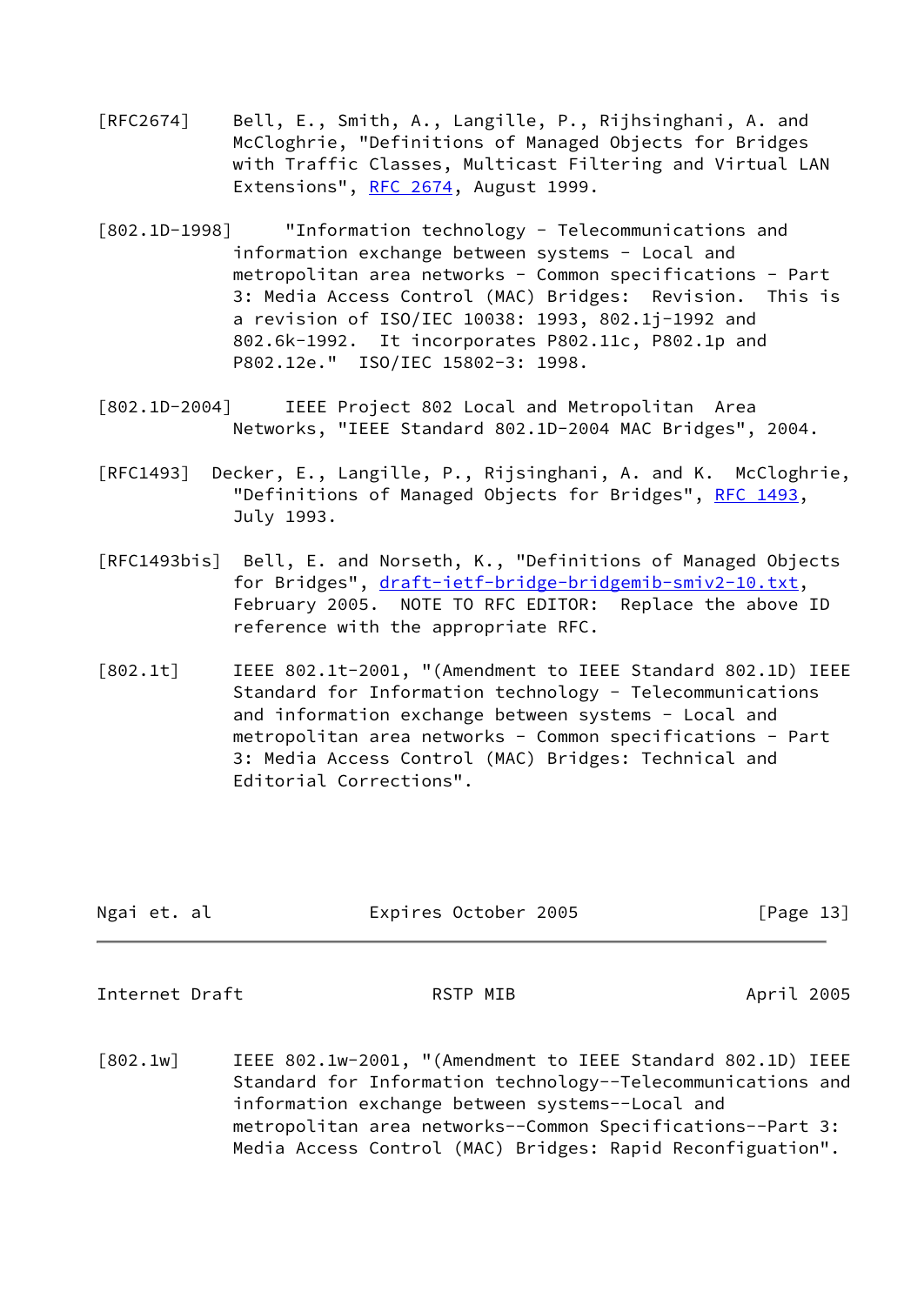## <span id="page-15-0"></span>[10.](#page-15-0) Informative References

[RFC3410] Case, J., Mundy, R., Partain, D. and B. Stewart, "Introduction and Applicability Statements for Internet Standard Management Framework", [RFC 3410](https://datatracker.ietf.org/doc/pdf/rfc3410), December 2002.

Ngai et. al **Expires October 2005** [Page 14]

<span id="page-15-1"></span>Internet Draft **April 2005** RSTP MIB April 2005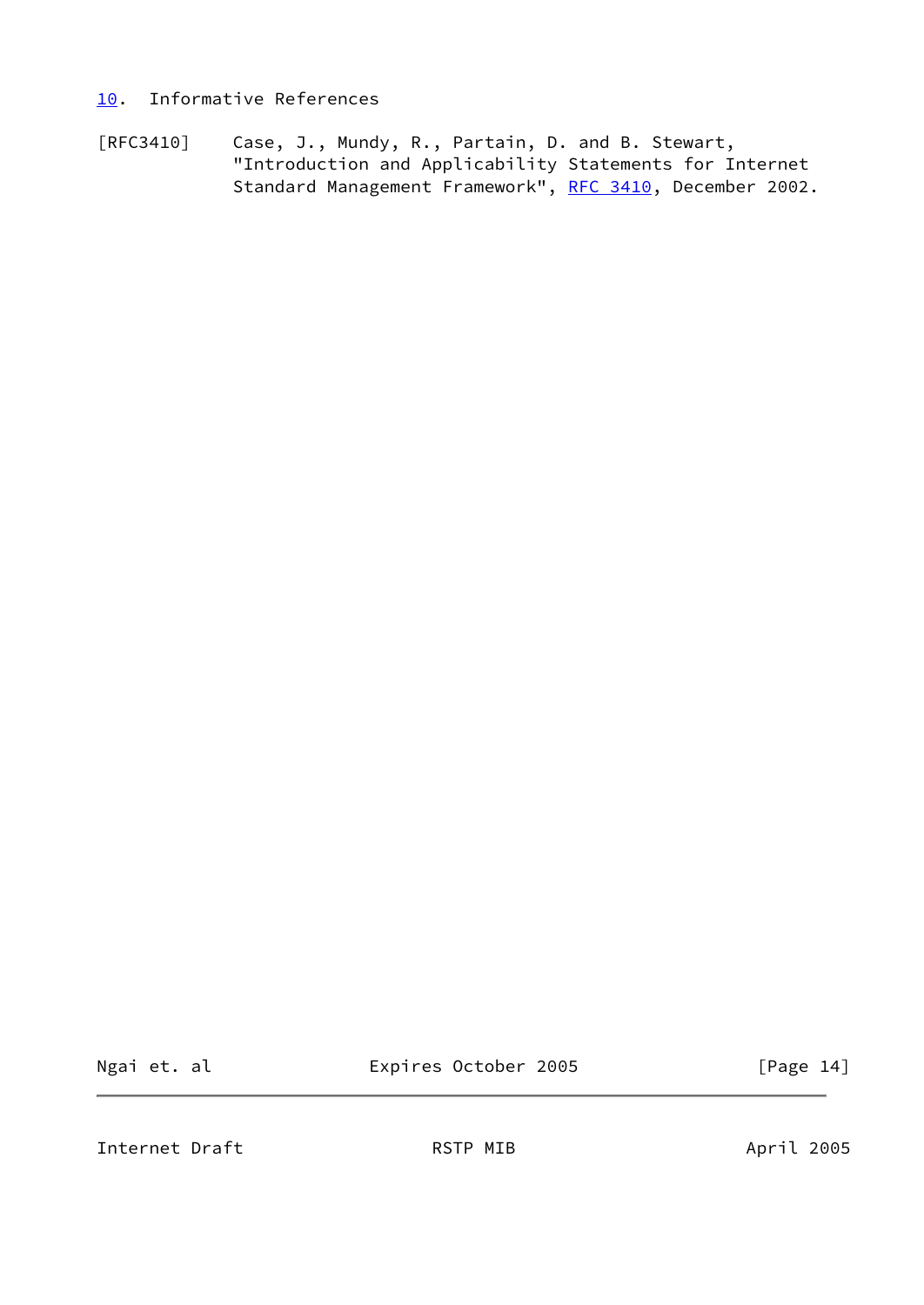# <span id="page-16-0"></span>[11.](#page-16-0) Authors' Addresses

 Les Bell 3Com Europe Limited eCom Centre, Boundary Way Hemel Hempstead Herts. HP2 7YU UK

 Phone: +44 1442 438025 Email: Les\_Bell@3Com.com

 Vivian Ngai Enterasys Networks 2691 South Decker Lake Lane Salt Lake City, UT 84119 USA

 Phone: +1 801 556 5652 Email: vivian\_ngai@acm.org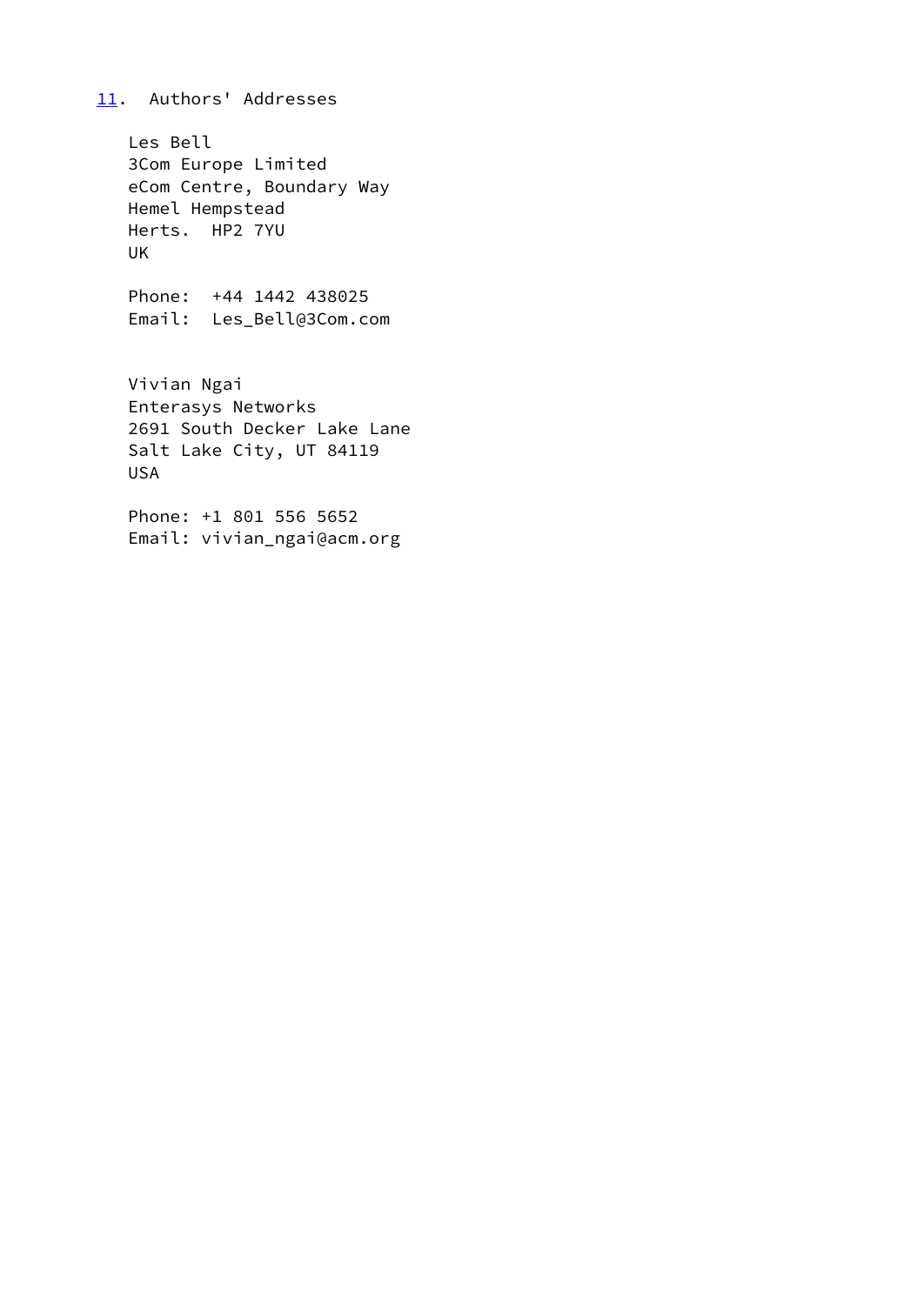<span id="page-17-0"></span>Internet Draft **April 2005** RSTP MIB April 2005

Intellectual Property Statement

 The IETF takes no position regarding the validity or scope of any Intellectual Property Rights or other rights that might be claimed to pertain to the implementation or use of the technology described in this document or the extent to which any license under such rights might or might not be available; nor does it represent that it has made any independent effort to identify any such rights. Information on the procedures with respect to rights in RFC documents can be found in [BCP 78](https://datatracker.ietf.org/doc/pdf/bcp78) and [BCP 79](https://datatracker.ietf.org/doc/pdf/bcp79).

 Copies of IPR disclosures made to the IETF Secretariat and any assurances of licenses to be made available, or the result of an attempt made to obtain a general license or permission for the use of such proprietary rights by implementers or users of this specification can be obtained from the IETF on-line IPR repository at <http://www.ietf.org/ipr>.

 The IETF invites any interested party to bring to its attention any copyrights, patents or patent applications, or other proprietary rights that may cover technology that may be required to implement this standard. Please address the information to the IETF at ietf-ipr@ietf.org.

Disclaimer of Validity

 This document and the information contained herein are provided on an "AS IS" basis and THE CONTRIBUTOR, THE ORGANIZATION HE/SHE REPRESENTS OR IS SPONSORED BY (IF ANY), THE INTERNET SOCIETY AND THE INTERNET ENGINEERING TASK FORCE DISCLAIM ALL WARRANTIES, EXPRESS OR IMPLIED, INCLUDING BUT NOT LIMITED TO ANY WARRANTY THAT THE USE OF THE INFORMATION HEREIN WILL NOT INFRINGE ANY RIGHTS OR ANY IMPLIED WARRANTIES OF MERCHANTABILITY OR FITNESS FOR A PARTICULAR PURPOSE.

Copyright Statement

 Copyright (C) The Internet Society (2004). This document is subject to the rights, licenses and restrictions contained in [BCP 78](https://datatracker.ietf.org/doc/pdf/bcp78), and except as set forth therein, the authors retain all their rights.